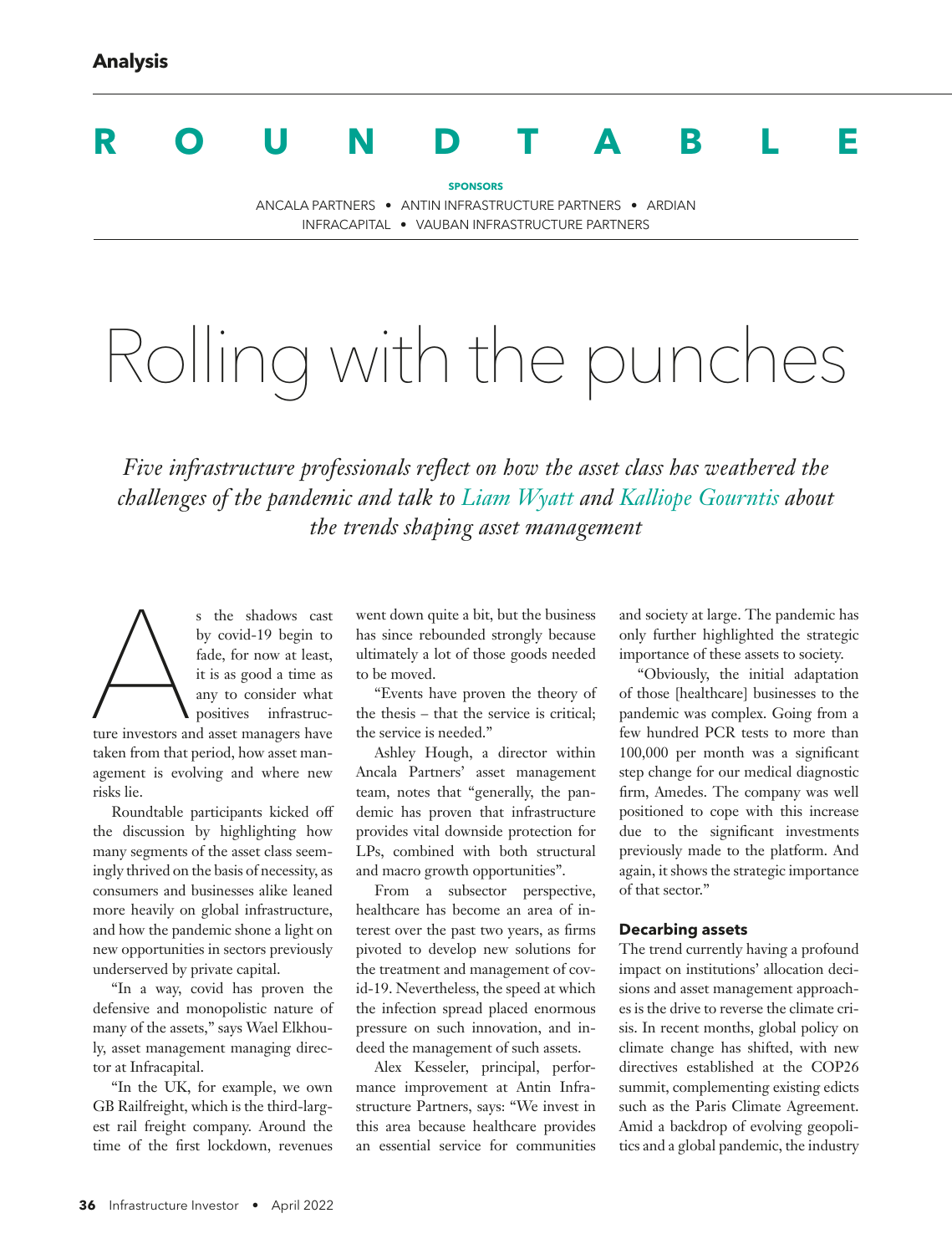

# **Alex Kesseler**

#### Principal, performance improvement, Antin Infrastructure Partners

Kesseler leads Antin's performance improvement team, which identifies operational value creation opportunities and supports management teams in realising them, from due diligence to divestment. He brings more than 12 years of experience in private equity and 15 years in other operational and strategy roles. Prior to joining Antin in 2015, he co-headed PAI Partners' portfolio performance group.

# **Mounir Corm**

Deputy chief executive officer, Vauban Infrastructure Partners Corm is a founding partner of Vauban Infrastructure Partners and previously deputy head of Mirova General Infrastructure's activities. He has worked on more than €2 billion of equity investments across European core assets and is a director on several boards.



#### **Simo Santavirta**

Senior managing director and head of asset management, Ardian



Santavirta joined Ardian in 2016, having previously spent 13 years at the global power generation group InterGen, across multiple jurisdictions. An engineer by background, he began his career at Finnish company Fortum Oyj. He has represented Ardian on the boards of LBC, Nevel, Andberg Vind, Kallista, Enovos, Skyline Renewables and Hill Top.



# **Ashley Hough**

## Director, asset management, Ancala Partners

Hough has over 15 years of operational and financial experience. Having joined Ancala in 2019, he has worked on several key initiatives in portfolio companies and on developing strategies to mitigate portfolio-level risks. Hough has also previously held roles at both Serco and Deloitte.

### **Wael Elkhouly**

#### Asset management managing director, Infracapital

Elkhouly joined Infracapital in 2019 and has more than 25 years' experience in developing, acquiring and owning infrastructure assets globally. Prior to



Infracapital, he was a partner and head of asset management at Bastion Infrastructure Group. Prior to Bastion, EISER Infrastructure Fund, where he was responsible for the asset management team, overseeing a portfolio of European utilities, transport and social infrastructure assets.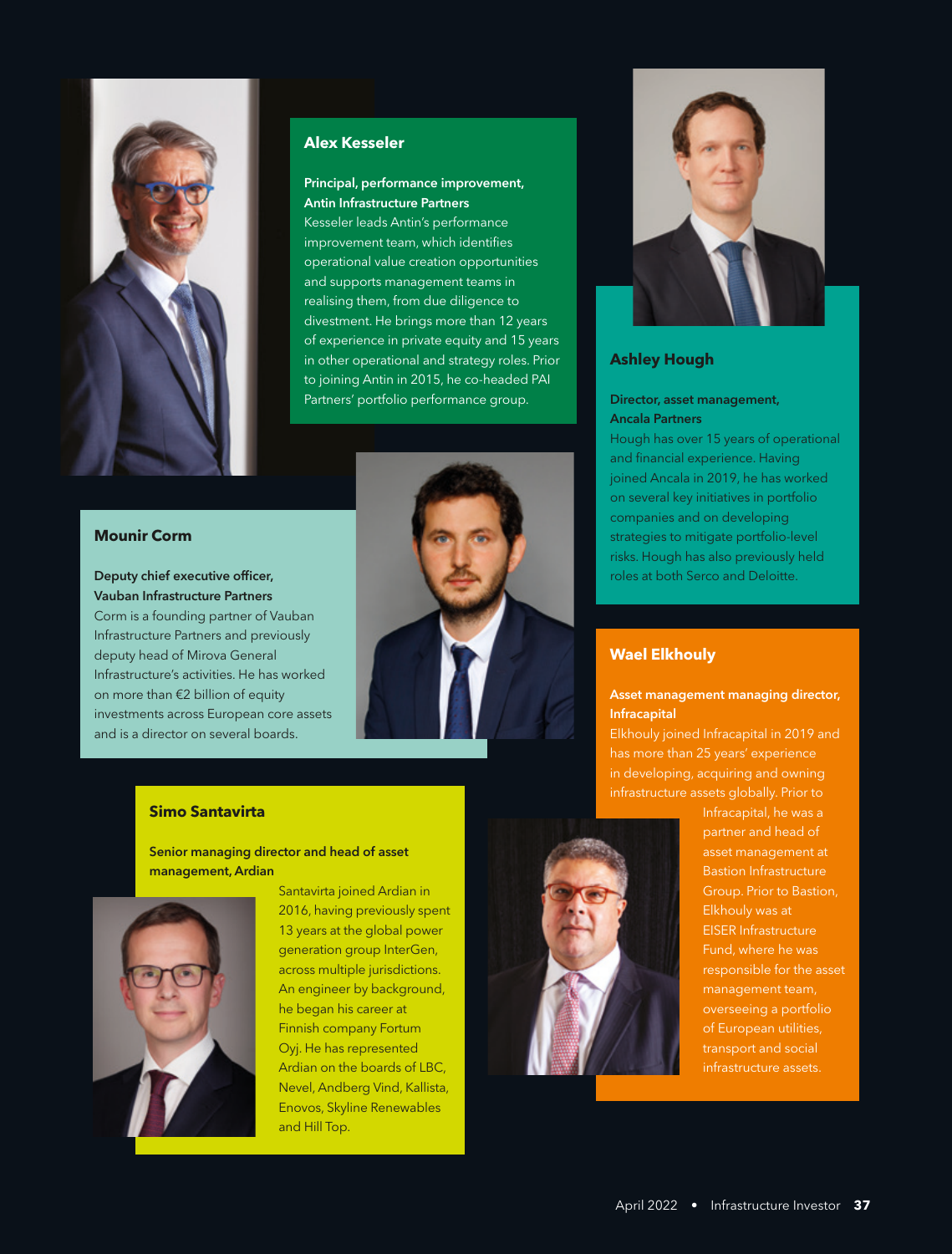# **Analysis**

has pivoted even further to step up to the ESG challenge. Carbon reduction across portfolios is mission critical.

"We fully support the transition towards net zero, which is at the heart of society these days," says Kesseler. "All our companies are working towards increased sustainability, for example, by transitioning to renewable energies, or by switching to hybrid or electrical car fleets. For some of our companies, it's actually part of their core business."

Kesseler offers an example: "IDEX provides energy services, district heating and energy from waste recovery. In 2020, they saved more than 400 kilotons of CO2 – that's the equivalent of the emissions of a small city."

Simo Santavirta, senior managing director and head of asset management at Ardian, adds: "This [decarbonisation] is an area where we have focused for several years and where we see opportunities. We're investing into assets where we can make a real difference.

"It's not just about investing into

*"All our companies are working towards increased sustainability, for example, by transitioning to renewable energies, or by switching to hybrid or electrical car fleets"* 

**ALEX KESSELER Antin Infrastructure Partners**

*"What we're trying to do is use our assets to decarbonise other parts of the economy"* 

**ASHLEY HOUGH Ancala Partners**

assets that are already clean, such as renewable energy assets, wind and solar, but investing into assets which are not necessarily perfect yet from a carbon perspective and helping management teams design and implement decarbonisation programmes.

"An example of this is our investment into Nevel last year in the Nordics. Here, in addition to accelerating decarbonisation of Nevel's existing district heating assets, Nevel will offer further decarbonisation solutions to its existing and new industrial clients. Therefore, the overall carbon impact goes well beyond Nevel's current footprint."

"What we're trying to do is use our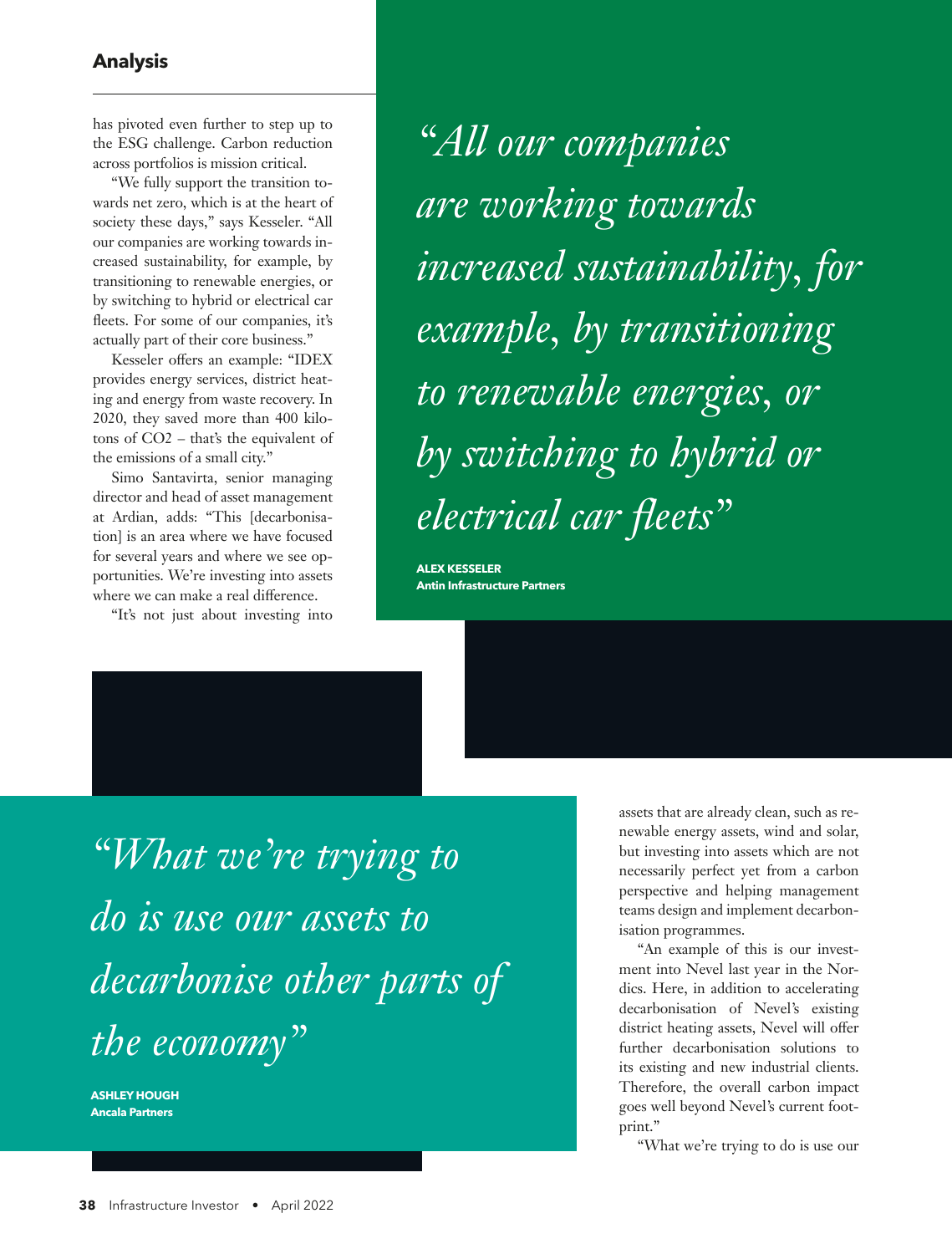assets to decarbonise other parts of the economy," says Hough. "So, we're developing a proposition at [the Ancala-owned] Portsmouth Water to use the Havant Thicket Reservoir to provide heat through a heat pump into the reservoir to decarbonise a local property development, which is a very clever way of using that asset for alternative use.

"But renewables aren't the only ESG activity that can add value. For example, at Biogen, simply through water recirculation and use optimisation, we've been able to reduce water consumption by 40 percent over the past year."

Mounir Corm, deputy chief executive officer at Vauban Infrastructure Partners, agrees: "We acquired a Norwegian ferry business last year, where a key part of our investment basis was the electrification of the ferry lines, with the renewal of the underlying availability-based PPP lines that will be led through electrical retrofitting of the ferries, which will also enable us to win new markets. So, adding to the top line but also contributing to reducing carbon emissions for an essential transportation asset."

Though the shift towards carbon neutrality is not without challenges, particularly in terms of cost and efficiency, some analysts suggest decarbonising existing assets may become a significant contributor to value generation over the long term.

*"[It's also about] investing into assets which are not necessarily perfect yet from a carbon perspective and helping management teams design and implement decarbonisation programmes"* 

**SIMO SANTAVIRTA Ardian**

"Value is not just about the immediate financials. As infrastructure investors, we manage and measure value over time," says Elkhouly. "So, being mindful of ESG considerations fits very well with the nature of the infrastructure asset class, because a big part of what we do is managing risks and incrementally adding value over time. So, for me, absolutely, there would be value generated from such initiatives."

And while energy transition has gained significant momentum in the past 12 to 18 months, there is concern, following Russia's invasion of Ukraine and its impact on energy supply and prices, that energy security might trump energy transition as a priority.

"There could be a short-term impact on having a prioritised security of supply," says Santavirta. "But I don't see the long-term vision for decarbonisation changing. In fact, this crisis could actually accelerate the renewables penetration and create real opportunities for renewable platforms with development pipelines, such as Alterric, where we have invested in Germany through EWE."

#### **The take-private transition**

The deep coffers of private capital will be required to meet the global infrastructure needs of tomorrow, not least in renewables and to deliver the energy transition. So, the discussion turns to the growing trend of private firms acquiring publicly listed companies. From an asset management perspective, this comes with its own challenges, culturally and in terms of business integration.

"We recently bought Augean, a hazardous waste disposal company, which was previously FTSE listed. The main difference we're seeing is the transition from short-term reporting, which is quite predominant in listed companies, to long-term value growth," says Hough. "And there's also a transition through the level of detail and scrutiny we require at board level in decision-making, and in assessing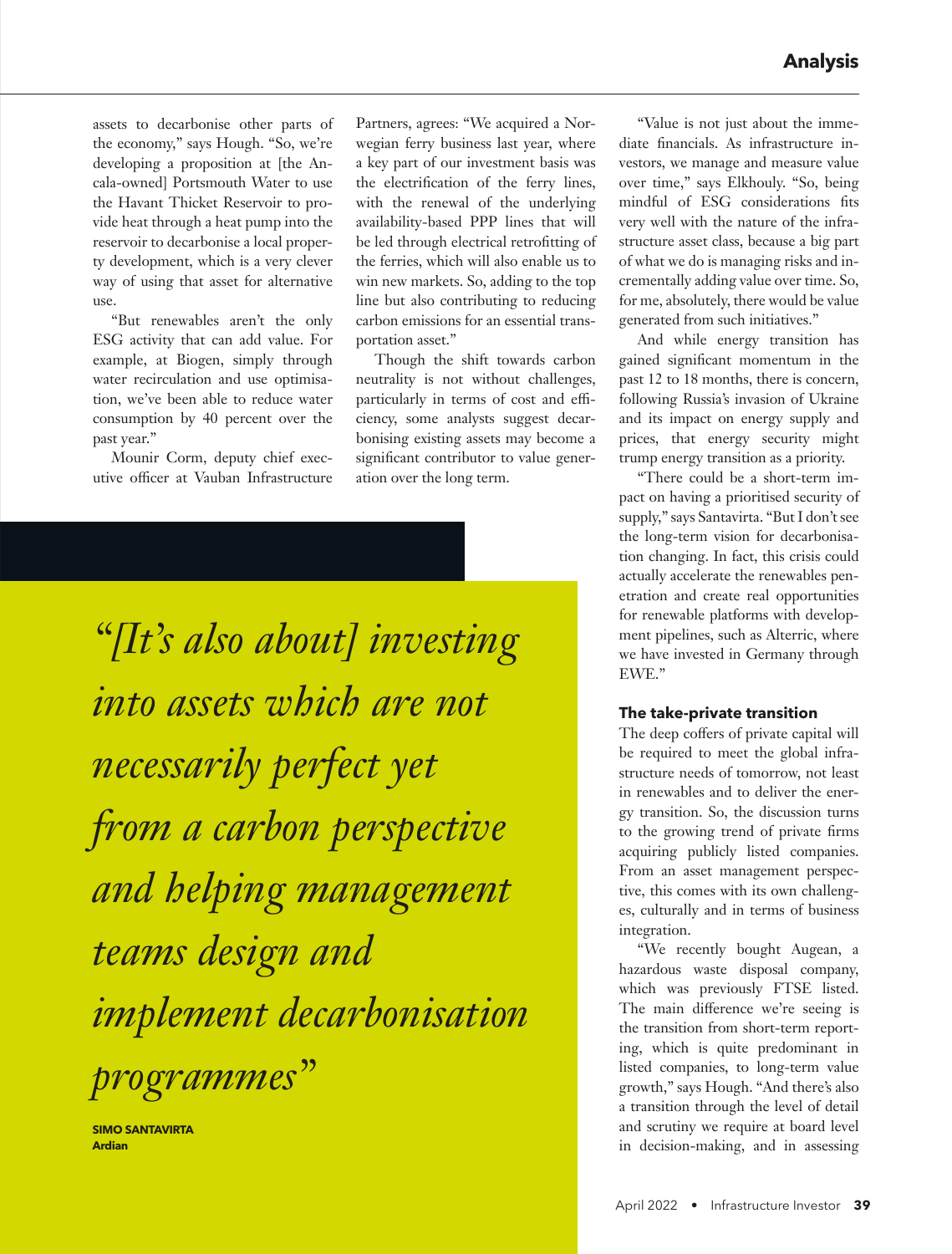business plans. Augean has a fantastic management team and they've been very successful, so there's a very fine line between maintaining that winning culture, but also bringing in the rigorous scrutiny we require going forwards. Chris Loughlin, one of our Industry Partners and former CEO of Pennon, the FTSE 100 utility company, has been instrumental in managing this transition."

Elkhouly concurs, noting the different approach to governance as a key challenge to overcome. "I believe our approach to governance is different from that of a publicly listed entity, where the management team and the board have more separation from shareholders – there's more distance from shareholders in terms of the dayto-day management, whereas in our businesses, a big part of our investment thesis is to be actively working with the management teams to drive investment outcomes."

With Antin having listed on the Euronext last year, raising €550 million in the process, Kesseler was able to offer a different perspective on the integration process.

"Fundamentally, the listing didn't change the relationship we have with our LPs. We continue to provide the same service and reporting to them. We have recruited a dedicated team to manage the relationship with public shareholders, which have some specific reporting needs."

From a more general perspective, mergers and acquisitions in the infrastructure space require a sense of corporate symbiosis to maximise potential returns. Naturally, the path of least resistance for an acquiring company is majority control, but where that is not achievable or the priority, how is such a collaborative relationship cultivated?

Vauban's Corm says: "We do a lot of asset management, we are hands on. We love majority control. We do have a lot of 100 percent ownership.

"But in core infrastructure assets, you often have multiple stakeholders,

and so you must be able to work with those stakeholders. And that means you must be able to be co-owners. That has been a strong way for us to access high-quality assets. It's part of our job. Stakeholder management means co-owners, but it also means employees, users, subcontractors. And being mindful of all those stakeholders is also part of value creation."

Hough adds: "We've got a mix of joint ventures and majority control, and we do find that where we have the right partner, there are actually significant benefits from 50/50 joint ventures, particularly when we're investing in new territories. When you've got the right partner, one that's an equal partner and that can understand local dynamics, jurisdictions and regulations, it can help add value to the asset and de-risk it for us."

"It really depends on the investor's strategy," cautions Elkhouly. "It's not always the right answer for every investor to have 100 percent ownership or significant majority. In some cases, there's nothing wrong with having a minority interest. That depends on the investment proposition and the nature of the assets acquired."

However, when describing Infracapital's brownfield and greenfield strategies, Elkhouly concedes majority control has become more desirable for many of the assets Infracapital acquires. "You always have a constant need to interact because there are ongoing investment and operational decisions.

"So, an active involvement with the management team is required. We are increasingly finding it is really important for us to be, if not a 100 percent owner, a significant majority owner to have meaningful influence in delivering those plans."

Another shift in the sector has seen more limited partners investing

*"In some cases, there's nothing wrong with having a minority interest. That depends on the investment proposition and the nature of the assets acquired"*

**WAEL ELKHOULY Infracapital**